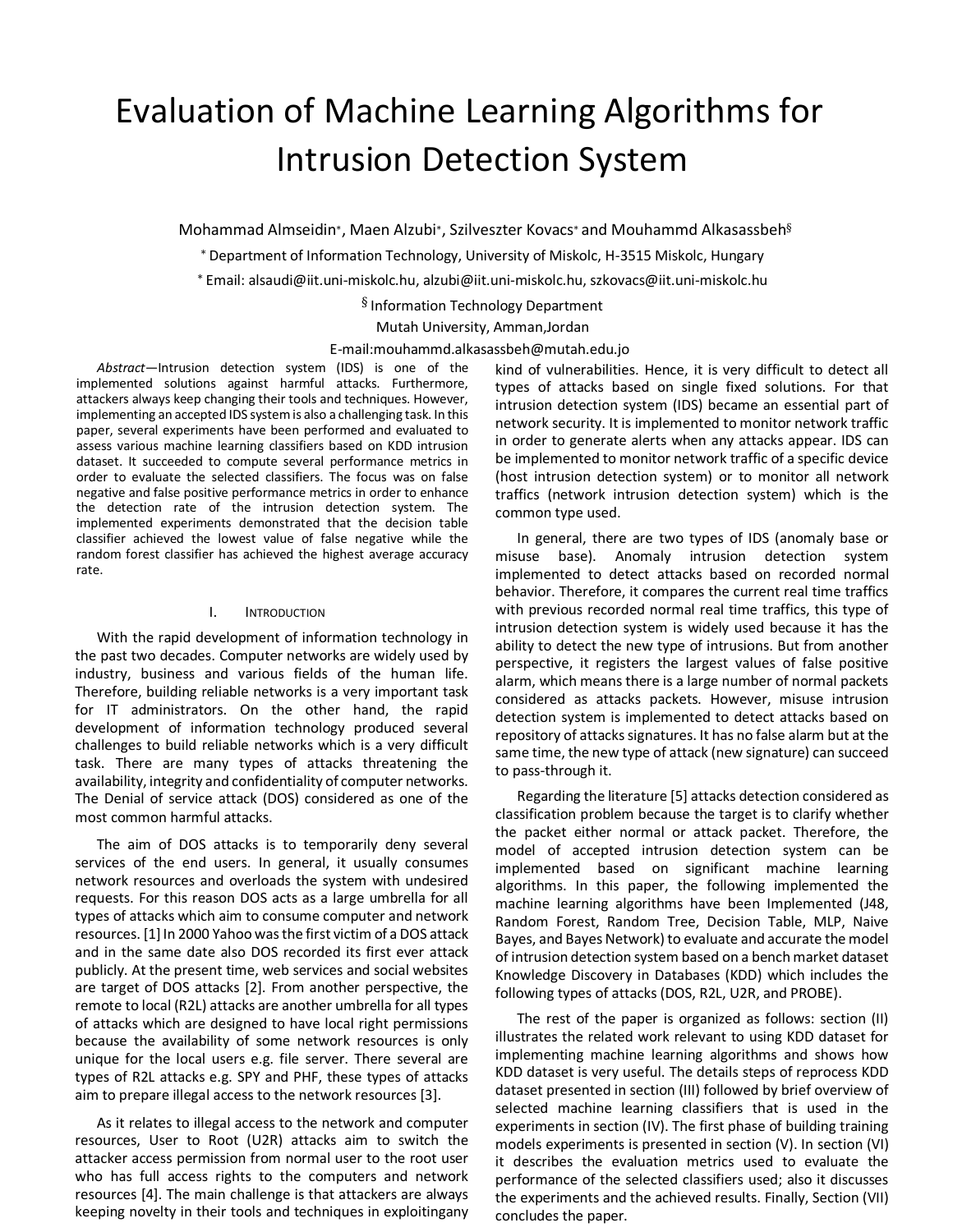# II. RELEVANT WORKS TO THE KDD DATASET

This section presents the related works relevant to using KDD dataset for implementing machine learning algorithms. It also provides a brief overview of the different machine learning algorithms and shows how the KDD dataset is very useful for evaluating and testing various types of machine learning algorithms. The classifier selection model proposed by [2] the authors made a deep survey of intrusion detection system and KDD dataset. They extracted 49596 instances of KDD dataset to implement several machine learning algorithms e.g. Naive Bayes and multi-layer perceptron. Authors succeeded to propose two models for detecting intrusions types of KDD dataset. In [6] the authors implemented support vector machine (SVM) algorithm against network intrusions using MATLAB software. They used KDD dataset as a bench market dataset for intrusions detections. They mentioned that SVM algorithm needs long training time and as a result of that the usability of SVM is limited.

According to another study [7], the authors imported the KDD dataset and implemented the preprocess phases e.g. normalization of the attributes range to [-1, 1] and converting symbolic attributes. Neural network feed forward was implemented in two experiments. The authors have concluded that neural network is not suitable enough for R2L and U2R attacks but on the other hand, it was recorded acceptable accuracy rate for DOS and PROBE attacks. As it relates to implement neural network against KDD intrusions, the effort of [8] the authors succeeded to implement the following four algorithms: Fuzzy ARTMAP, Radial-based Function, Back propagation (BP) and Perceptron-back propagation-hybrid (PBH). The four algorithms evaluated and tested for intrusions detection the BP and PBH algorithms recorded highest accuracy rate.

From another perspective, some of the researchers focus on attributes selection algorithms in order to reduce the cost of computation time. In [9] the authors are focused on selecting the most significant attributes to design IDS that have a high accuracy rate with low computation time. 10% of KDD was used for training and testing. They implemented detection system based on extended classifier system and neural network to reduce false positive alarm as much as possible. On the other hand in [10] the information gain algorithm was implemented as one of effective attributes selection. They implemented multivariate method as linear machine method to detect the denial of service intrusions.

In addition, the genetic algorithm was implemented to enhance detection of different types of intrusions. Meanwhile in [3] a methodology to detect different types of intrusions within the KDD is proposed. The proposed methodology aims to derive the maximum detection rate for intrusion types, at the same time achieved the minimum false positive rate. The GA algorithm used to generate a number of effective rules to detect intrusions. They succeeded to record 97% as accuracy rate based on this methodology. In some cases, if the single isolated machine learning algorithm used to handle all types of intrusions it would be derived by an unaccepted detection rate. In [11] the author used Naive Bayes algorithm to detect all intrusions types of KDD. He illustrated that the detection rate was not acceptable based on single machine learning algorithm.

There are some researchers focusing on specific type of attack such as [12] the authors proposed a system to collect new distributed denial of service dataset which includes the following types of attacks ( http flood , smurf , siddos and udp flood) after the new DDOS dataset proposed. They implemented various machine learning algorithms to detect DOS intrusions, MLP algorithm recorded highest accuracy rate of 98.36%.

All of the previous research works had a respected contributions and at the same time present how the KDD dataset provides the requested environment for testing and evaluation various machine learning algorithms. Also the previous works present that the single isolated machine learning algorithm would not propose the accepted detection rate. In this work, the following machine learning classifiers (J48, Random Forest, Random Tree, Decision Table, MLP, Naive Bayes, and Bayes

Network) were implemented, tested and evaluated based on KDD dataset. The interest is in the most important performance parameters e.g. false negative and false positive to evaluate the selected classifiers. As a result of the implemented experiments the focus will be on selecting the effectiveness ofthe machine learning classifier which achieved the accepted accuracy rate with the minimum false negative value.

# III. KDD DATASET PREPROCESSING AND ANALYSIS

KDD dataset gave a good understanding of several intrusion behaviors, in the same time it is widely used in several areas for testing and evaluation intrusion detection algorithms. The first publicized of KDD dataset was 1999 by MIT Lincoln labs at University of California [13]. It includes 4898431 instances with 41 attributes. In this work KDD dataset was imported to the SQL server 2008 to implement various statistical measurements values e.g. distribution of instances records, attacks types and occurrence ratios. Fig.1. presents the main steps of the KDD dataset import.



#### Fig. 1. KDD Dataset Imported Procedure.

Statistical measurements provide a deep understanding of this dataset in order to extract impartial experiments. Table I illustrates the distribution of attacks types within KDD dataset. It can be concluded that there are 21 type of attacks categorized into four groups with different number of instances and occurrences in the KDD dataset. The DOS attacks present 79% of KDD dataset while normal packets present 19%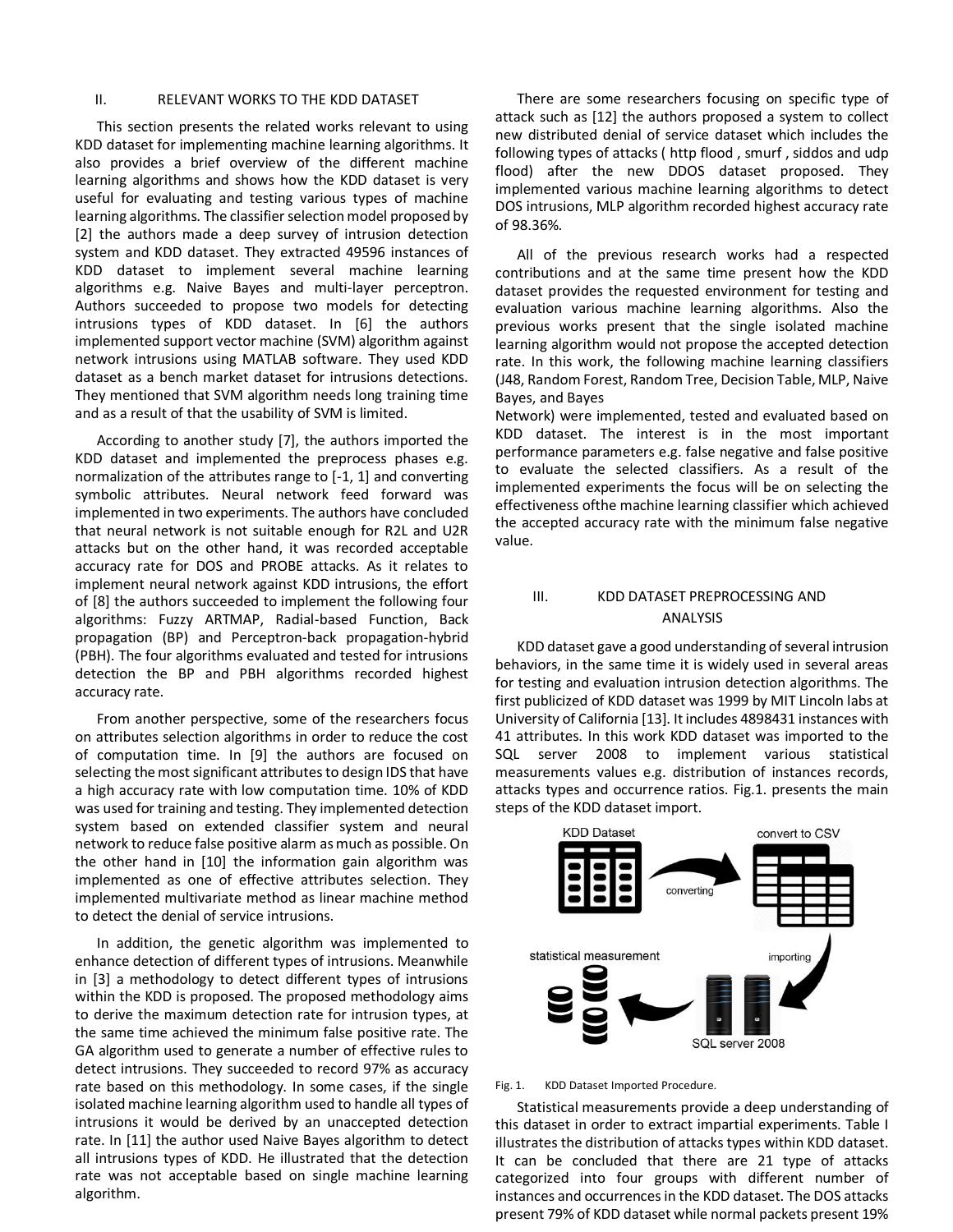and other attacks types recorded 2% of existing. Based on these values the KDD dataset appears as an unbalanced dataset but at the same time it includes the largest number (41) of packet attributes.

|  | TABLE I.<br><b>DISTRIBUTION OF ATTACKS WITHIN KDD DATASET.</b> |                        |                     |  |
|--|----------------------------------------------------------------|------------------------|---------------------|--|
|  | Categories of Attack                                           | Attack name            | Number of instances |  |
|  | <b>DOS</b>                                                     | <b>SMURF</b>           | 2807886             |  |
|  |                                                                | <b>NEPTUNE</b>         | 1072017             |  |
|  |                                                                | <b>Back</b>            | 2203                |  |
|  |                                                                | POD                    | 264                 |  |
|  |                                                                | Teardrop               | 979                 |  |
|  | U <sub>2</sub> R                                               | <b>Buffer overflow</b> | 30                  |  |
|  |                                                                | Load Module            | 9                   |  |
|  |                                                                | PERL                   | 3                   |  |
|  |                                                                | Rootkit                | 10                  |  |
|  | R <sub>2L</sub>                                                | FTP Write              | 8                   |  |
|  |                                                                | Guess Passwd           | 53                  |  |
|  |                                                                | <b>IMAP</b>            | 12                  |  |
|  |                                                                | MulitHop               | $\overline{7}$      |  |
|  |                                                                | PHF                    | 4                   |  |
|  |                                                                | SPY                    | $\overline{2}$      |  |
|  |                                                                | Warez client           | 1020                |  |
|  |                                                                | Warez Master           | 20                  |  |
|  | <b>PROBE</b>                                                   | <b>IPSWEEP</b>         | 12481               |  |
|  |                                                                | <b>NMAP</b>            | 2316                |  |
|  |                                                                | <b>PORTSWEEP</b>       | 10413               |  |
|  |                                                                | SATAN                  | 15892               |  |
|  | normal                                                         |                        | 972781              |  |
|  |                                                                |                        |                     |  |

These attributes categorized as a basic information which is collected using any connection implemented based on TCP/IP [4]. Table II illustrates the fundamental attributes information for any connection implemented based on TCP /IP connection environment. The main contribution of this dataset is the introduction of 32 expert suggested attributes which help to understand the behavior of different types of attacks, In other word, the most significant attributes to detect DOS, R2L, U2R and PROBE are included.

| TABLE II.                                                | THE BASIC ATTRIBUTES OF TCP / IP CONNECTION.   |            |
|----------------------------------------------------------|------------------------------------------------|------------|
| <b>Attributes</b>                                        |                                                | Type       |
| Total duration of connections in second                  |                                                | continuous |
|                                                          | Total number of bytes from sender to receiver. | continuous |
|                                                          | Total number of bytes from receiver to sender  | continuous |
| Total number of wrong fragments                          |                                                | continuous |
| Total number of urgent packets                           |                                                | continuous |
| Protocol type                                            |                                                | discrete   |
| Type of service                                          |                                                | discrete   |
|                                                          | The status of the connection (normal or error) | discrete   |
| Label (1) if the connection established from to the same |                                                | discrete   |
| host. Otherwise label (0)                                |                                                |            |

IV. BRIEF OVERVIEW OF MACHINE LEARNING CLASSIFIERS

This section provides a brief overview of the different machine learning algorithms and shows the needs to implement machine learning algorithms in various areas such as intrusions detection. The consequence of continued development of technologies makes the need of machine learning algorithms to become more necessary to analyzing and extracting knowledge from a large number of produced datasets. In general; machine learning algorithms can be categorized as supervised algorithms and unsupervised algorithms [14]. Supervised algorithms learns for predicting the object class from pre-labeled (classified) objects. However, the unsupervised algorithm finds the natural grouping of objects given as unlabeled data. In this work, the interest is with the following supervised learning algorithms; because the imported KDD dataset includes the predefined classes.

Multi-layer Perceptron (MLP) Classifier: is one of the most common functions classifiers that prove its effectiveness to deal with several application areas e.g. time series, classification and regression problems. [15] The testing phase can be implemented within short period of time. On the other hand, the training phase is typically implemented in a long period of time. MLP algorithm can be implemented with various transfer functions e.g. Sigmoid, Linear and Hyperbolic. The number of outputs or expected classes and number of hidden layers are important design considerations of the MLP algorithm implementations. At the beginning, every node within the neural network had its randomly weight and bias values, the large weight values present the most effective attributes within a dataset, and on the contrary, the small weight values present the lowest effective attributes within a dataset.

Random Tree Classifier: is one of tree classifiers using this classifying the number of trees should be fixed before implementing. Each individual tree represent a single decision tree. Each individual tree has randomly selected attributes from dataset. Therefore the random tree classifier could be considered as a finite group of decision trees. The procedure of predicting the entire dataset is to migrate several decision trees outputs and choose the winner expected class based on total numbers of votes [16].

Random Forest Classifier: is one of the classification trees algorithms, the main goal of this algorithm is to enhance trees classifiers based on the concept of the forest. Random forest classifiers produced by the referred research [17], had an accepted accuracy rate and can be implemented to handle noise values of dataset. There is no re-modification process during the classification step. To implement this algorithm the number of trees within the forest should be figured because each individual tree within a forest predicts the expected output and after that the voting technique used to select the expected output that have the largest votes number [17]

J48 Classifier: this classifier is designed to improve the implementation of the C.4.5 algorithm which is implemented by Ross Quilan [18] in 1993. The expected output based on this classifier is in the form of decision binary trees but with more stability between computation time and accuracy [19]. Regarding to decision tree structure the leaf node had a decision of expected output.

Naive Bayes Classifier: this classifier refers to the group of probabilistic classifiers. It implements Bayes theorem for classification problems. The first step of Naive Bayes classifier is to determine the total number of classes (outputs) and calculate the conditional probability for each dataset classes. After that the conditional probability would be calculated for each attribute. The standard formula of Naive Bayes can be found in the referred research [8]. Furthermore, it has the ability to work with discreet and continuous attributes also on the contrary of MLP classifier Naive Bayes can be implemented within a short period of time [11]. meanwhile Naive Bayes can be represented as Bayesian network (BN) or Belief network. BN supports presenting independent conditional probability based on understanding framework. In general BN is acyclic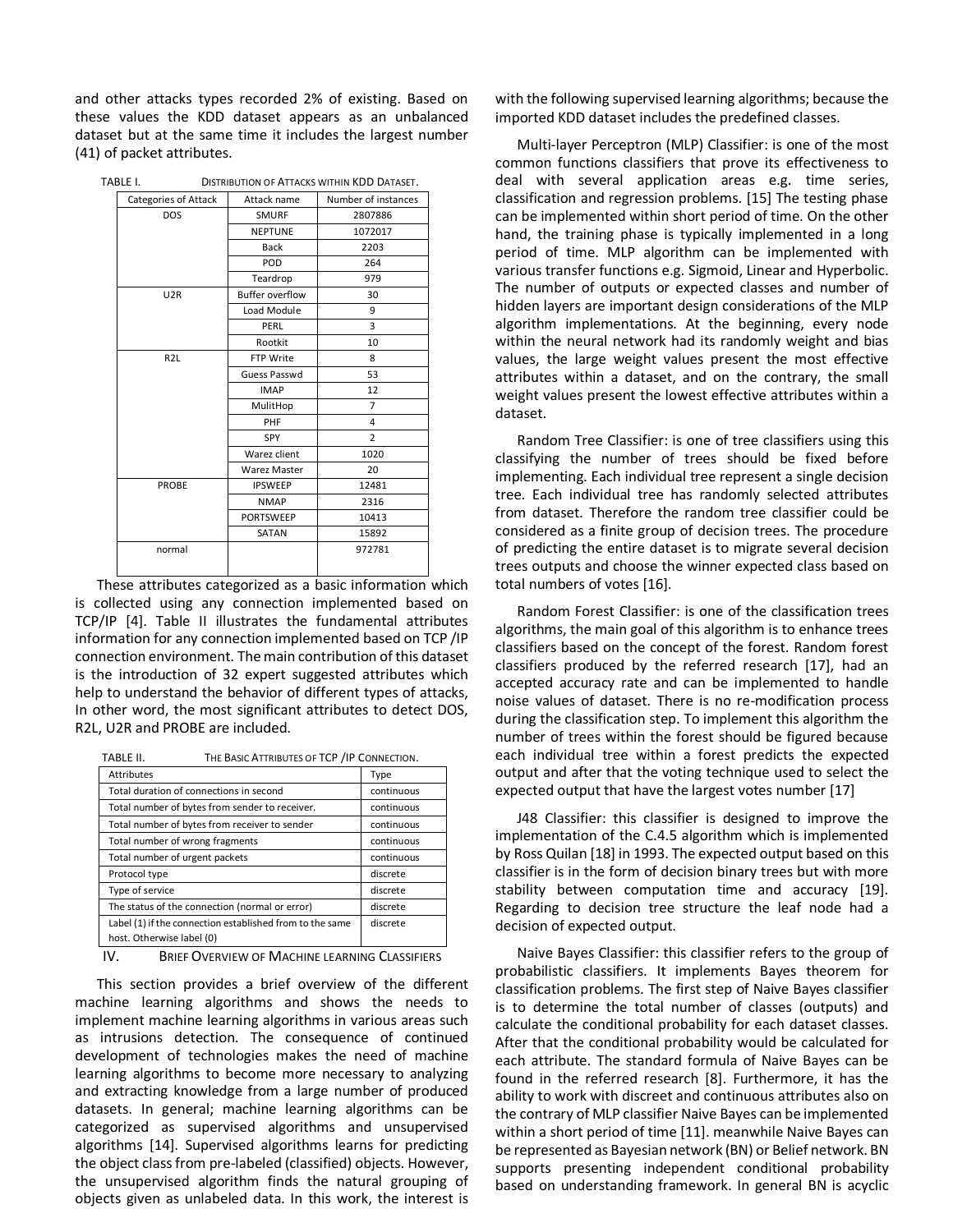graph between expected class (output) and a number of attributes

[20].

Decision Table Classifier: the main idea of this classifier is to build a lookup table, it helps to identify the predicted class of output. There are several search algorithms e.g. breadth first search, genetic algorithm and cross validation can be implemented to generate the efficiency of the decision table [21]. The lookup table includes a set of conditions and the expected actions refer to the predefined conditions. To put it in another way; the consequence of decision table classifier is set of significant rules help to predict the new incoming inputs [22]. The lookup table of the decision table can be used on other area e.g. it can be used to present the significant rules for the fuzzy system when the system is complex and there is a lack of expert knowledge base.

# V. TRAINING MODELS DATASET EXPERIMENTS

Regarding to the KDD dataset there are 21 type of attacks categorized into four groups (DOS, R2L, U2R, and PROBE) with different number of instances and occurrence in dataset. After the KDD dataset imported to SQL server 2008. 148753 instances of records have been extracted and presented in Table III as training data. Based on a deep analysis of KDD dataset the distribution occurrence of different types of attacks was saved. In other words 79% of extracted dataset present DOS attacks and 19% for normal traffic while 2% for other types of intrusions (U2R, R2U and PROBE).

| TABLE III.           | <b>TRAINING MODEL DATASET.</b> |                     |  |
|----------------------|--------------------------------|---------------------|--|
| Categories of Attack | Attack name                    | Number of instances |  |
| <b>DOS</b>           | <b>SMURF</b>                   | 85983               |  |
|                      | <b>NEPTUNE</b>                 | 32827               |  |
|                      | <b>Back</b>                    | 70                  |  |
|                      | POD                            | 10                  |  |
|                      | Teardrop                       | 30                  |  |
| U <sub>2R</sub>      | <b>Buffer overflow</b>         | 10                  |  |
|                      | Load Module                    | $\overline{2}$      |  |
|                      | PERL                           | $\mathbf{1}$        |  |
|                      | Rootkit                        | 5                   |  |
| R <sub>2</sub> L     | FTP Write                      | $\overline{2}$      |  |
|                      | Guess Passwd                   | 10                  |  |
|                      | <b>IMAP</b>                    | 4                   |  |
|                      | MulitHop                       | 2                   |  |
|                      | PHF                            | $\mathbf{1}$        |  |
|                      | <b>SPY</b>                     | $\mathbf{1}$        |  |
|                      | Warez client                   | 31                  |  |
|                      | Warez Master                   | $\overline{7}$      |  |
| <b>PROBE</b>         | <b>IPSWEEP</b>                 | 382                 |  |
|                      | <b>NMAP</b>                    | 70                  |  |
|                      | <b>PORTSWEEP</b>               | 318                 |  |
|                      | SATAN                          | 487                 |  |
| normal               |                                | 28500               |  |

In this paper, the experiments were performed on Ubuntu 13.10 platform, Intel R, Core(TM) i5-4210U CPU @ 1.70GHz (4CPUs), 6 GB RAM. Waikato Environment for Knowledge Analysis (WEKA) is a machine learning tool written in JAVA [23]. It is an open source tool and available for free. The numerical classification examples appearing in this paper are provided by the WEKA toolbox. The Most common machine learning classifiers are used in this experiments (J48, Random forest, Random Tree, Decision Table, Multilayer Perceptron (MLP), Naive Bayes and Bayes Network). Based on 148753

instances of records it was successful to create the training models for all the selected machine learning classifiers. All the studied models are prepared and compared for a comprehensive study of machine learning classifiers efficiency.

# VI. MACHINE LEARNING CLASSIFIERS EXPERIMENTS, RESULTS AND DISCUSSION

After the creation of the training models, the next step is the testing phase process implementation. In order to implement a fair testing phase fully randomized 60000 have been extracted. The extracted testing data includes all 21 types of attacks within KDD dataset. There are several evaluations metrics can be used in a classification algorithm. In this paper, the confusion matrixes were generated for each machine learning classifiers. It includes significant information about existing and predicted output classes. Furthermore, the following performance metrics are computed [12]:

- True Positive (TP): this value represents the correct classification attack packets as attacks.
- True Negative (TN): this value represents the correct classification normal packets as normal.
- False Negative (FN): this value illustrates that an incorrectly classification process occurs. Where the attack packet classified as normal packet, a large value of FN presents a serious problem for confidentiality and availability of network resources because the attackers succeed to pass through intrusion detection system.
- False Positive (FP): this value represents incorrect classification decision where the normal packet classified as attack, the increasing of FP value increases the computation time but; on the other hand, it is considered as less than harmful of FN value increasing.
- Precision: is one of the primary performance indicators. It presents the total number of records that are correctly classified as attack divided by a total number of records classified as attack. The precision can be calculated according to the following equation:

$$
P = \frac{TP}{(TP + FP)}
$$
 (1)

In addition, the number of both the correctly and the incorrectly classified instances are recorded with respect to the time taken for proposed training model. During the testing phase, the following parameters were applied for the machine learning classifiers. J48 tree classifier was tested with confidence factor =  $0.25$ ; numFolds = 3; seed = 1; unpruned = False, collapse tree = true and sub tree rising =true. Random forest classifier also tested with number of trees =100 and seed  $=1.$  Random tree classifier was tested with min variance  $=$ 0.001 and seed = 1. A decision table classifier was tested based on the Best

First Search (BFS) and cross value = 1. Furthermore, the MLP classifier was tested with the following parameters: search learning rate=0.3, momentum =0.2, validation threshold=20.

Table IV presents the TP rate and the Precision values of the selected classifiers in the experiments. It can be concluded that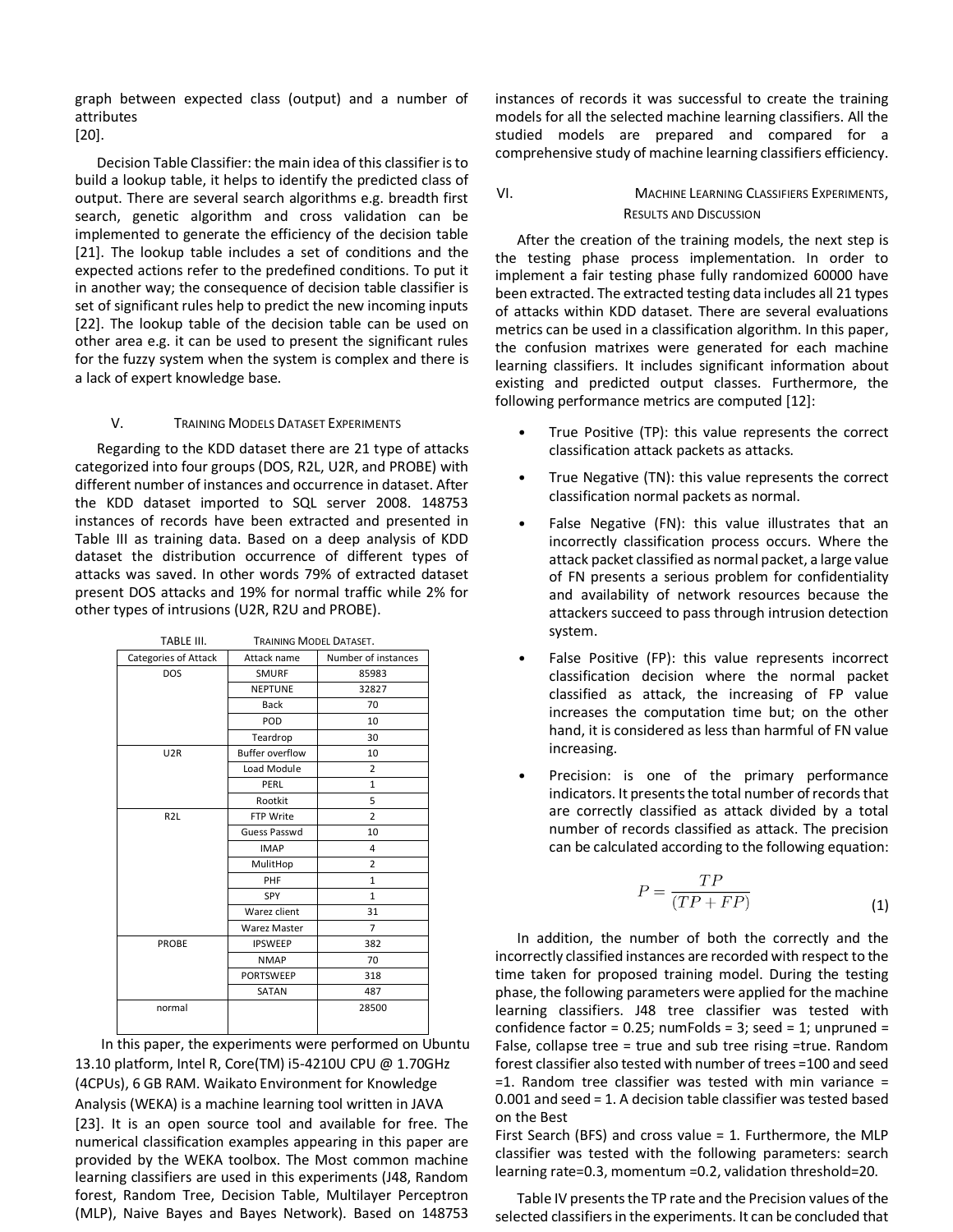the random forest classifier achieved highest TP rate of 93.1% while the random tree classifier achieved the lowest TP rate of 90.6%. In other words, random tree classifier reached the lowest value of attacks classification process. Form another perspective, the decision table classifier reached the lowest precision value of 94.4% and that indicates the decision table classifier suffers of an increasein false positive value. Therefore, there is a large number of normal packets classified as attack packets.

| TABLE IV. |                              | TRUE POSITIVE RATE AND PRECISION RATIOS. |           |  |
|-----------|------------------------------|------------------------------------------|-----------|--|
|           | Machine Learning Classifiers | TP Rate                                  | Precision |  |
|           | 148                          | 0.931                                    | 0.989     |  |
|           | Random forest                | 0.938                                    | 0.991     |  |
|           | Random tree                  | 0.906                                    | 0.992     |  |
|           | Decision table               | 0.924                                    | 0.944     |  |
|           | MLP                          | 0.919                                    | 0.978     |  |
|           | Naive Bayes                  | 0.912                                    | 0.988     |  |
|           | Bayes Network                | 0.907                                    | 0.992     |  |
|           |                              |                                          |           |  |

In general, TP rate and precision values are important performance parameters for a common intrusion detection system, but from another perspective the most serious performance parameters are FP rate and FN rate. The research works of intrusion detection system aim to decrease both of these parameters as much as possible; specifically, the FN parameters. According to Fig.2. which illustrates the FP and FN performance parameters, it can be concluded that the random tree classifier achieved the highest FN rate of 0.093. Hence there is a large number of attacks classified as normal packet. On the contrary, the decision table classifier is achieved the lowest FN rate of 0.002. In the same time, the decision table classifier reached the highest FP rate of 0.073 and that means there is a large number of normal packet classified as attack packets.



Fig. 2. False Positive Rate and False Negative Rate.

Table V presents the Root Mean Square Error (RMSE) and area under the Receiver Operating Characteristic (ROC). RMSE presents the difference between the actual and the desired outputs based on the confusion matrix. The model which has lower RMSE is a more efficient than a model having a larger RMSE. Meanwhile ROC value calculated based on true positive and false positive. The large value of ROC indicates the ability of a model to detect intrusions while the lower value present the weakness of a model.

TABLE V. ROOT MEAN SQUARE AND AREA UNDER THE RECEIVER

| <b>OPERATING CHARACTERISTIC.</b> |          |                         |  |  |
|----------------------------------|----------|-------------------------|--|--|
| Machine Learning Classifiers     | ROC Area | Root Mean Squared Error |  |  |
| 148                              | 0.969    | 0.0763                  |  |  |
| Random forest                    | 0.996    | 0.0682                  |  |  |

| Random tree          | 0.953 | 0.0763 |
|----------------------|-------|--------|
| Decision table       | 0.984 | 0.0903 |
| <b>MLP</b>           | 0.990 | 0.0813 |
| Naive Bayes          | 0.969 | 0.0872 |
| <b>Bayes Network</b> | 0.997 | 0.0870 |

Regarding Table VI that Bayes network classifier recorded the highest value 0.999 based on ROC value while random tree classifier presented as lowest value 0.953. Furthermore, random forest classifier had the lowest value 0.0682 based on RMSE indicator while the decision table presented as highest value 0.0903. Through the testing and classification of 60000 instance of records from the KDD dataset. The total number of incorrectly classified records for each selected classifiers are presented in the Table VI. The average accuracy rate is calculated by the following formula:

$$
AverageAccuracyRate = \frac{TP + TN}{TP + FN + FP + TN}
$$
 (2)

| TABLE VI.              | <b>AVERAGE ACCURACY RATE.</b> |             |          |
|------------------------|-------------------------------|-------------|----------|
| Machine Learning Clas- | Correctly                     | incorrectly | Accuracy |
| sifiers                | classified                    | classified  | Rate     |
|                        | Instances                     | Instances   |          |
| 148                    | 55865                         | 4135        | 93.10%   |
| <b>Random Forest</b>   | 56265                         | 3735        | 93.77%   |
| Random tree            | 54345                         | 5655        | 90.57%   |
| Decision table         | 55464                         | 4536        | 92.44%   |
| <b>MLP</b>             | 55141                         | 4859        | 91.90%   |
| Naive Bayes            | 54741                         | 5259        | 91.23%   |
| <b>Bayes Network</b>   | 54439                         | 5561        | 90.73%   |

Another issue could be the time required for building the classifier training models. Based on the experiments random tree classifier built training model in the fastest time, while MLP classifier built its model during 176 minute; which is the longest time. The results of the numerical examples can be concluded in the following points:

- The Random forest achieved the highest accuracy rate 93.77 with smallest RMSE value and false positive rate.
- The Random tree classifier reached the lowest average accuracy rate 90.73 with smallest ROC value.
- Regarding to the average accuracy rate there is no big difference between MLP classifier and Naive Bayes classifier.
- All machine learning classifiers present acceptable precision rates for detecting normal packets.
- Bayes network classifier recorded the highest value for detecting correctly the normal packet.
- There are no big differences between MLP and J48 classifiers based on FN parameters.
- The decision table classifier did not reached the highest accuracy rate, but it had the lowest FN rate and

it has a low time demand for building the training model.

- All of the selected machine learning classifiers except MLP built their training models in accepted period of times.
- It can be concluded that the group of rules classifiers (the decision table) can present an acceptable